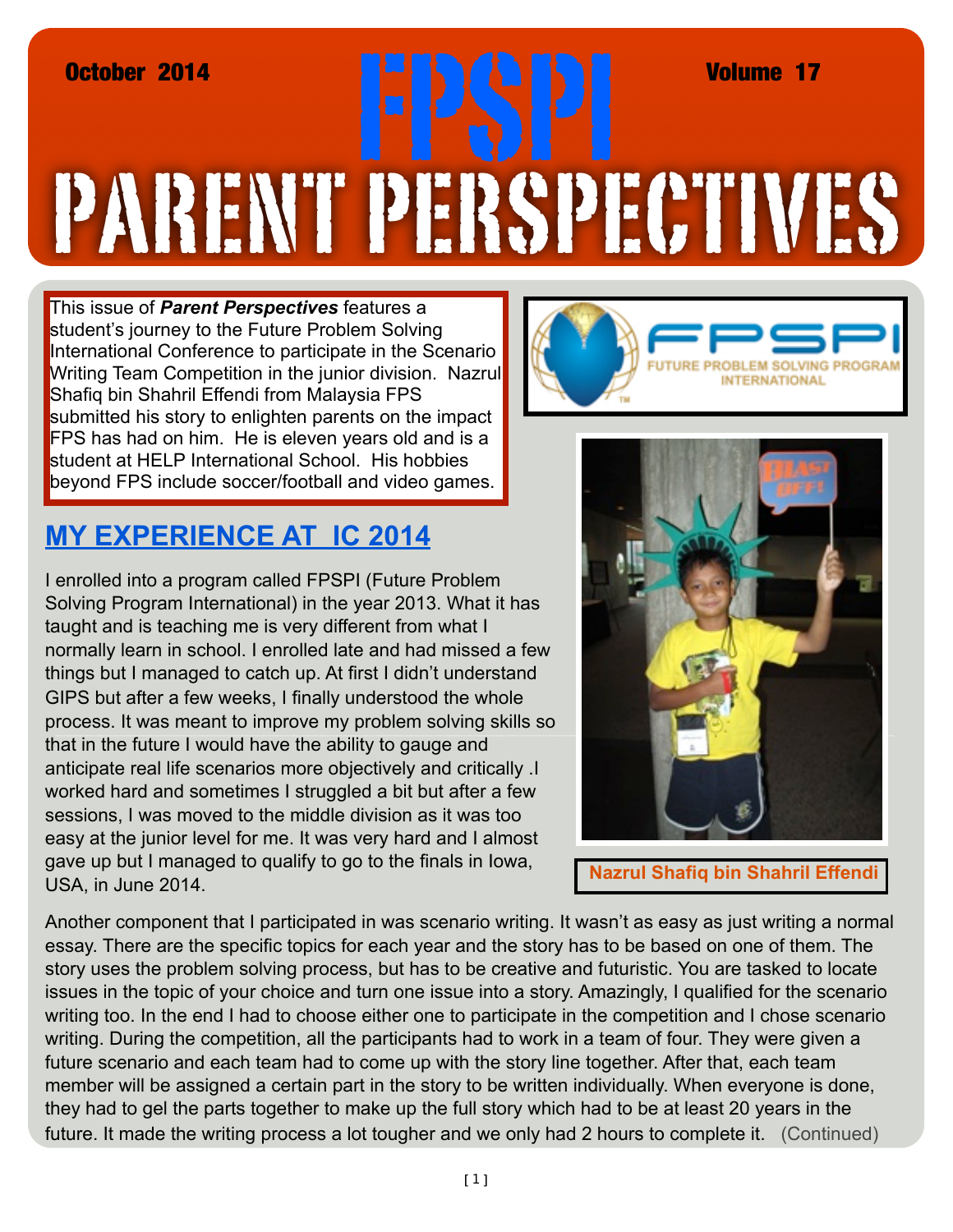When I left KLIA on the day of departure, I felt very sad. Our coach had said that we were the only group that had cried once we left. What cheered me up a bit was when we watched some movies on board the plane. Each transit area I would call my parents with my iPad but mostly I couldn't get them as they were sleeping.

When I arrived in the US, we were greeted by our homestay parents. I was very nervous to meet them but tried to keep calm and not look too scared. We stayed with them for about 4 days before we got off to the university. During the homestay we did many fun activities such as going to the zoo and the Mall of America. We had a cook out at our homestay and we invited the Minnesota team to come and eat the Malay food we cooked. I loved staying there - there was even a place to play football/soccer. It was also a great experience to know how different the Malay lifestyle is from the American one.

The competition was going to be held in a university so we were driven there by one of the coaches. When we arrived at the university we were assigned to our dorms. The rooms were very uncomfortable but once you got used to it, it wasn't that bad. On the day of the competition I woke up nervous again and sweat was pouring all over me.

I got assigned to a group and found out that all my group members were girls! They were from Turkey, Singapore and New Jersey. The group was very indecisive and argued a lot and it took us a while to come



**Shafiq and friends at Iowa State**

up with a plot. I was stressed and very worried as time was running out. But eventually, we finished the essay on time. The lesson I learned here is that I really need to convince my fellow teammates to make a quick decision as time was not on our side.

The next day we had to practice for the variety show. The variety show was where people perform to display something about their country. For us we did a song combo of "Abang Beca" and Malaysian boy. We had to practice nearly every day at the university and I was very reluctant to do the show as I am awful at dancing and singing. First we had to go for auditions. I was feeling a lot of stress as I was scared of forgetting my

lyrics. As we waited for the results of the auditions, I was hoping we would get in as we worked really hard, but at the same time I wished that we didn't qualify as I didn't want to embarrass myself. Finally the results came in and I was horrified. We had qualified! During the variety show itself I was a nervous wreck and when we were called upon I felt like it was the end. Luckily I realized that I was meant to have fun on stage so I just persevered. The moment we started the crowd went silent, that brought my nervousness back but when we started rapping, the crowd cheered wildly! It was a true experience.

[2] "Just as we develop our physical muscles through overcoming opposition - such as lifting weights - we develop our character muscles by overcoming challenges and adversity."  $\sim$  Stephen Covey  $\sim$